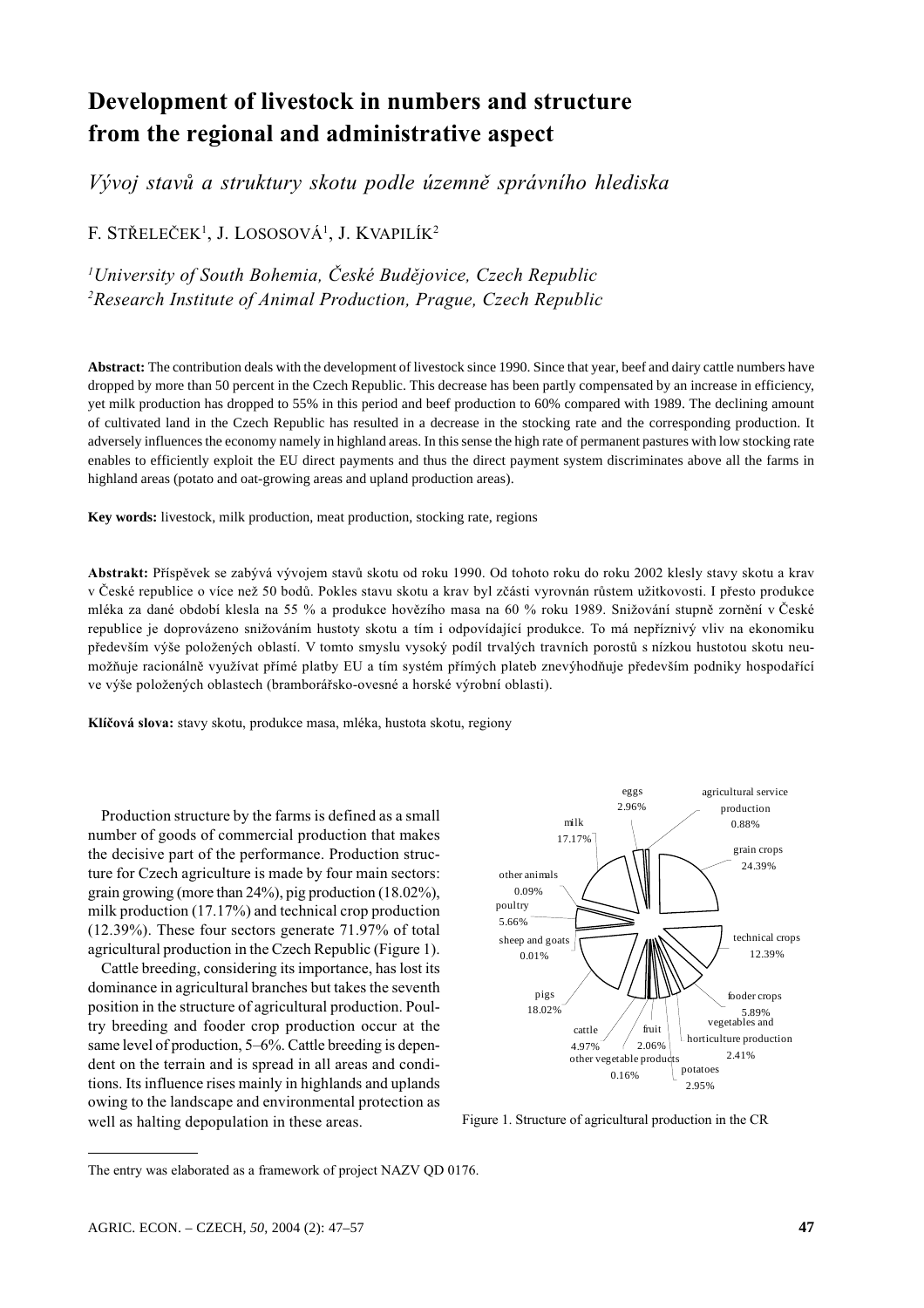## DEVELOPMENT OF CATTLE POPULATION IN THE CZECH REPUBLIC

Since 1990, there has been a continuing decrease in cattle population in the Czech Republic (Table 1). Compared with 1990, when cattle population was 3 360 million, the number dropped to 1 520 million by 2002, which is 45%. A significant fall in cattle population was reported in the years between 1990 and 1993 during which oneyear decrease of cattle population ranged between 12–15%. Since 1995, the decrease has become less and. except for 1998, ranged from 1 to  $6\%$ . In 2001, cattle population grew by 1% compared with 2000. The structure of cattle population is given in Table 2.

A similar development can be seen in the set period in cow population. Compared with the end of 1990, when there were 1 195 million cows in the Czech Republic, the

number has decreased to 596 thousand by 2002, i.e. 50%. This number decreased mainly between 1990 and 1993 when the average annual decrease ranged between 10 and 13%. In the years 1994–2002 the average annual decrease was from  $1-8\%$ .

On 1st March 2002, total cow population was 596 295, of which 495 962 were milk cows (83.2% of all cows) and 100 333 suckler cows (16.8% of all cows). Since 1996, the number of suckler cows has increased to 263% and the annual increase ranged from 14 to 23% – except in 1993.

#### ANNUAL MILK PRODUCTION AND AVERAGE **EFFICIENCY OF DAIRY COWS**

Since 1989, annual milk production has continually decreased. 4 892 billion litres of milk were produced in 1989.

| Year         | 1990    | 1991 | 1992  | 1993    | 1994 | 1995 | 1996 | 1997 | 1998  | 1999 | 2000 | 2001 | 2002    |
|--------------|---------|------|-------|---------|------|------|------|------|-------|------|------|------|---------|
| Cattle total | 3 3 6 0 | 2950 | 2.507 | 2 1 7 0 | 2031 | 2029 | 1989 | 1866 | 1 701 | 1657 | 573  | 1582 | 1 5 2 0 |
| Index        |         | 0.88 | 0.85  | 0.87    | 0.94 | 1.00 | 0.98 | 0.94 | 0.91  | 0.97 | 0.95 | 1.01 | 0.96    |
| Cow total    | 1 195   | 036  | 922   | 830     | 768  | 761  | 750  | 702  | 647   | 642  | 615  | 611  | 596     |
| Index number |         | 0.87 | 0.89  | 0.90    | 0.93 | 0.99 | 0.99 | 0.94 | 0.92  | 0.99 | 0.96 | 0.99 | 0.98    |
| Suckler cows |         |      |       |         |      |      | 38   | 46   | 48    | 59   | 67   | 82   | 100     |
| Index number |         |      |       |         |      |      |      | 1.21 | .04   | 1.23 | 1.14 | 1.22 | 1.22    |

Table 1. Cattle population in the Czech Republic since 1990 (in thousand)

| Category                           | 1995        | $\frac{0}{0}$ | 1999    | $\frac{0}{0}$ | 2000      | $\frac{0}{0}$ | 2001      | $\frac{0}{0}$ |
|------------------------------------|-------------|---------------|---------|---------------|-----------|---------------|-----------|---------------|
| Cattle total                       | 2 0 29 8 27 | 100           | 1657337 | 100           | 1 573 530 | 100           | 1 582 027 | 100           |
| – calves up to the age of 6 months | 363 701     | 17.92         | 272 551 | 16.45         | 255 990   | 16.27         | 252 930   | 15.99         |
| bullocks                           | 176 696     | 8.70          | 130 677 | 7.88          | 121 048   | 7.69          | 123 321   | 7.80          |
| heifers                            | 187 005     | 9.21          | 141 874 | 8.56          | 134 942   | 8.58          | 129 609   | 8.19          |
| Young bovine cattle (0.5-1 years)  | 290 725     | 14.32         | 238 805 | 14.41         | 227 029   | 14.43         | 230 478   | 14.57         |
| bullocks and steers                | 135 765     | 6.69          | 104 981 | 6.33          | 99 193    | 6.30          | 105 021   | 6.64          |
| heifers                            | 154 960     | 7.63          | 133 824 | 8.07          | 127 836   | 8.12          | 125 457   | 7.93          |
| Bovine cattle from 1-2 years       | 473 027     | 23.30         | 387 483 | 23.38         | 367 495   | 23.35         | 373 186   | 23.59         |
| post-mating heifers                | 116 867     | 5.76          | 104 665 | 6.32          | 100 308   | 6.37          | 99 301    | 6.28          |
| pre-mating heifers                 | 161 164     | 7.94          | 132 514 | 8.00          | 125 694   | 7.99          | 126 351   | 7.99          |
| breeding bulls                     | 827         | 0.04          | 372     | 0.02          | 361       | 0.02          | 528       | 0.03          |
| other bulls                        | 194 169     | 9.57          | 149 932 | 9.05          | 141 132   | 8.97          | 147 006   | 9.29          |
| Bovine cattle from 2 years         | 902 374     | 44.46         | 758 498 | 45.77         | 723 016   | 45.95         | 725 433   | 45.85         |
| breeding bulls                     | 795         | 0.04          | 1583    | 0.10          | 1531      | 0.10          | 2000      | 0.13          |
| other bulls and steers             | 29 062      | 1.43          | 21 038  | 1.27          | 21 119    | 1.34          | 23 4 97   | 1.49          |
| post-mating heifers                | 87215       | 4.30          | 79 169  | 4.78          | 74 5 14   | 4.74          | 74 408    | 4.70          |
| pre-mating heifers                 | 17066       | 0.84          | 14 682  | 0.89          | 11065     | 0.70          | 14 097    | 0.89          |
| post-mating cows                   | 541 736     | 26.69         | 465 550 | 28.09         | 446 371   | 28.37         | 442 580   | 27.98         |
| beef breed                         |             |               | 43 724  | 2.64          | 48 144    | 3.06          | 58 831    | 3.72          |
| pre-mating cows                    | 226 500     | 11.16         | 176 476 | 10.65         | 168 416   | 10.70         | 168 851   | 10.67         |
| beef breed                         |             |               | 15 001  | 0.91          | 19 150    | 1.22          | 23 4 95   | 1.49          |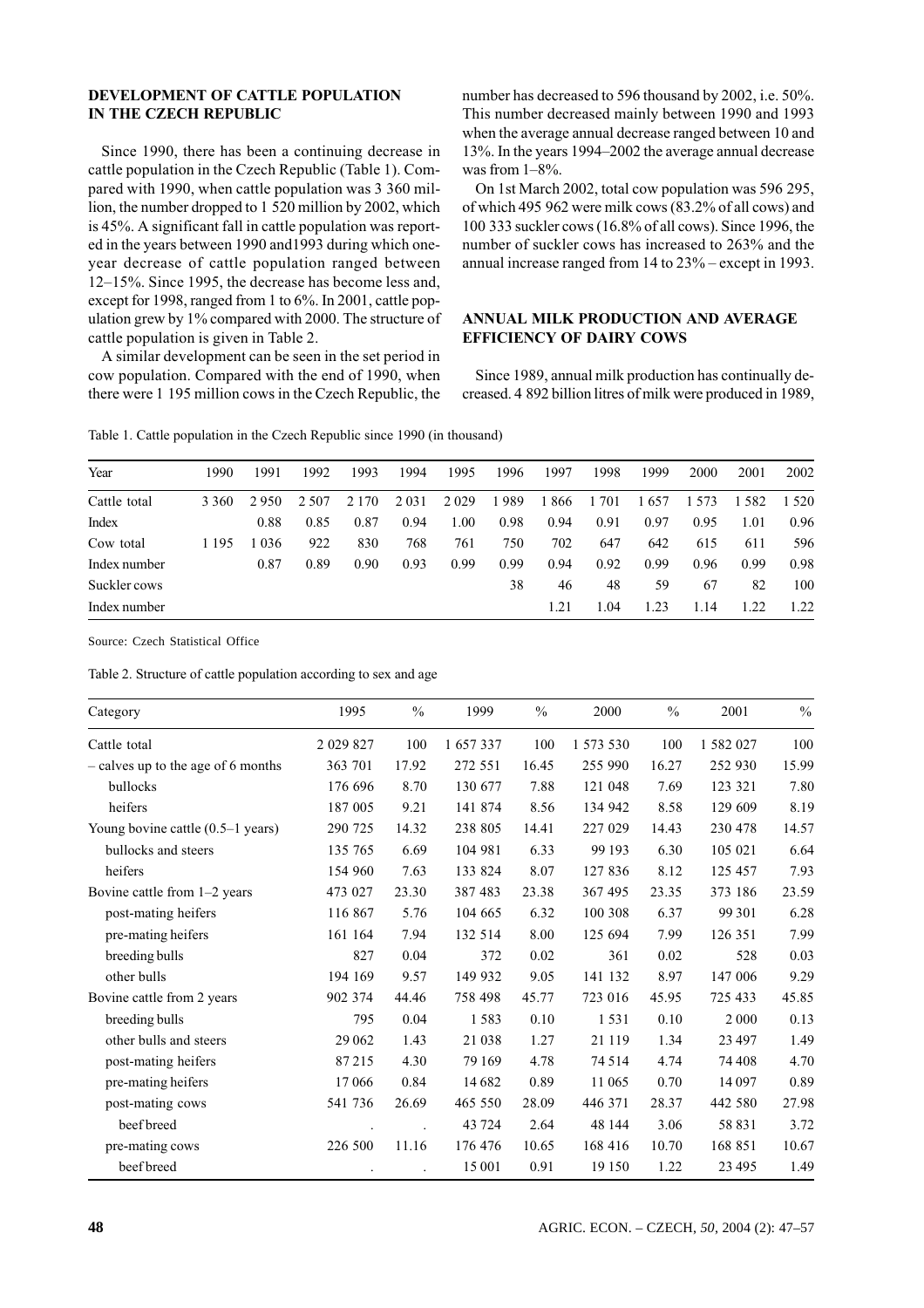Table 3. Annual milk production and average annual milk yield

| Index                     | Unit          | 1989    | 1995    | 1996    | 1997    | 1998    | 1999    | 2000    | 2001    | 2002  |
|---------------------------|---------------|---------|---------|---------|---------|---------|---------|---------|---------|-------|
| Milk production           | mil.1         | 4 9 0 0 | 3 0 3 1 | 3 0 3 9 | 2 7 0 3 | 2 7 1 6 | 2 7 3 6 | 2 7 0 8 | 2 702   | 2.731 |
| Index number              |               |         | 0.62    | 1.00    | 0.89    | 1.00    | 1.01    | 0.99    | 1.00    | 1.01  |
| Average annual milk yield | 1/pieces/year | 3 9 8 2 | 4 1 1 7 | 4 3 0 1 | 4 3 6 6 | 4837    | 5 0 2 2 | 5 2 5 5 | 5 5 8 9 | 5690  |
| Index number              |               |         | 1.03    | 1.04    | 1.02    | 1.11    | 1.04    | 1.05    | 1.06    | 1.02  |

Source: Ministry of Agriculture - commodity report Milk, 2003

but in 2002 only 2 731 billion litres were produced, i.e. 55.8% of 1989 production. Initially, the decrease of milk production dropped rapidly in the years between 1989 and 1995, by 38%. Between 1995 and 2002, the annual difference in milk production ranged from  $+1$  to  $-1\%$ . The only exception was in 1997 when the annual decrease of milk production reached 11% (Table 3).

Dairy cow population decrease is partly matched by efficiency. The average annual milk yield in 1989 amounted to 3 982 litres per dairy cow while in 2001 it was 5 690 litres, which means an increase of 43%. The periods of differing increase can be followed in the average milk yield in one year. In 1989–1995, the increase was slight, just 3%. On the other hand, during the following period 1995 to 2001, milk yield increased by 35%. In 1995 to 2002, the annual increase of milk yield from dairy cows ranged between 2 and 6%. The only exception was 1998 when the milk yield increased by 11%.

Table 4 presents total milk production and dairy cow efficiency in the regions of the Czech Republic in 2001. The Vysočina region, as usual, has the highest share of

Table 4. Share of regions in total milk production in 2001

|                    | Milk production   |               |             | Average milk yield |  |  |  |
|--------------------|-------------------|---------------|-------------|--------------------|--|--|--|
| Region             | million<br>litres | $\frac{0}{0}$ | litres      | $\frac{0}{0}$      |  |  |  |
| Czech Republic     | 2 701.8           | 100.0         | 5 5 8 8 .2  | 100.0              |  |  |  |
| 2 Středočeský*     | 353.5             | 13.1          | 5 610.1     | 100.4              |  |  |  |
| 3 Jihočeský        | 351.0             | 13.0          | 5 1 1 0 .0  | 91.4               |  |  |  |
| 4 Plzeňský         | 259.2             | 9.6           | 5 172.1     | 92.6               |  |  |  |
| 5 Karlovarský      | 35.5              | 1.3           | 4 6 9 3.9   | 84.0               |  |  |  |
| 6 Ústecký          | 68.6              | 2.5           | 5 405.7     | 96.7               |  |  |  |
| 7 Liberecký        | 54.2              | 2.0           | 5 0 3 7 .0  | 90.1               |  |  |  |
| 8 Královéhradecký  | 224.4             | 8.3           | 5 690.4     | 101.8              |  |  |  |
| 9 Pardubický       | 245.9             | 9.1           | 5 7 1 9 . 6 | 102.4              |  |  |  |
| 10 Vysočina        | 433.0             | 16.0          | 5 796.2     | 103.7              |  |  |  |
| 11 Jihomoravský    | 181.2             | 6.7           | 5 9 9 3 . 3 | 107.3              |  |  |  |
| 12 Olomoucký       | 191.6             | 7.1           | 5 675.8     | 101.6              |  |  |  |
| 13 Zlínský         | 133.3             | 4.9           | 6 0 5 1 .7  | 108.3              |  |  |  |
| 14 Moravskoslezský | 170.3             | 6.3           | 6 216.0     | 111.2              |  |  |  |

Source: Czech Statistical Office

\*including the capital

milk production, 16% of total production, *i.e.* 433 million litres. The efficiency is by 3.7% higher than the republic average. In contrast, the lowest share belongs to the Karlovarský region with 35.5 million litres, i.e.1.3% of total production. The average annual efficiency is also the lowest in this region, by 16% compared with the republic average.

The Moravskoslezský region has the highest average efficiency per year  $-6$  216 litres per head per year, which exceeds the republic average by 11.2%. The share of this region's total milk production is 6.3%. In general terms, above-average efficiency is found in all Moravian regions and in Eastern Bohemia, whilst below-average efficiency is in the North-West regions of the republic.

## **ANNUAL BEEF PRODUCTION AND AVERAGE WEIGHT GAIN**

As well as milk production, beef production has been decreasing since 1989. In that year, 518.5 thousand tons of beef were produced in the Czech Republic. Having dropped steadily, the production was 208 thousand tons by 2000. A slight growth in beef production followed in 2001, to 208.5 thousand tons, which means 40% of 1989 production. The greatest production decrease of 40% was reported between 1989 and 1994. In 1995, production grew by 3% and in 1996, 1997 and 1999, the annual decrease in meat production ranged between 4 and 5%. In 1998 and 2000, the production dropped again, by 16 and 12%. From 2000 to 2002, the production changed by the maximum of 1% (Table 5). According to estimates, beef production in 2002 was 206 thousand tons.

As well as the dairy cow efficiency, beef cattle fattening efficiency has been growing but the growth is not as acute as dairy cow efficiency. The average daily gain in 1989 was 0.75 kg per head and 0.87 kg in  $2001 - a 16\%$ growth. The greatest annual growth in cattle efficiency was reported in 1999, by 10%. That year marked a turning point in cattle fattening efficiency, for in 1989–1998 the efficiency ranged from  $0.74$  kg to  $0.80$  kg per head per day but since then the efficiency has grown from 0.86 to 0.88 kg per head per day.

Table 6 presents the development of cattle slaughtering in tons of slaughter weight by categories in 1997–2001. In 1997, 148 thousand tons of cattle were slaughtered while in 2001 it was only 106 thousand tons, which means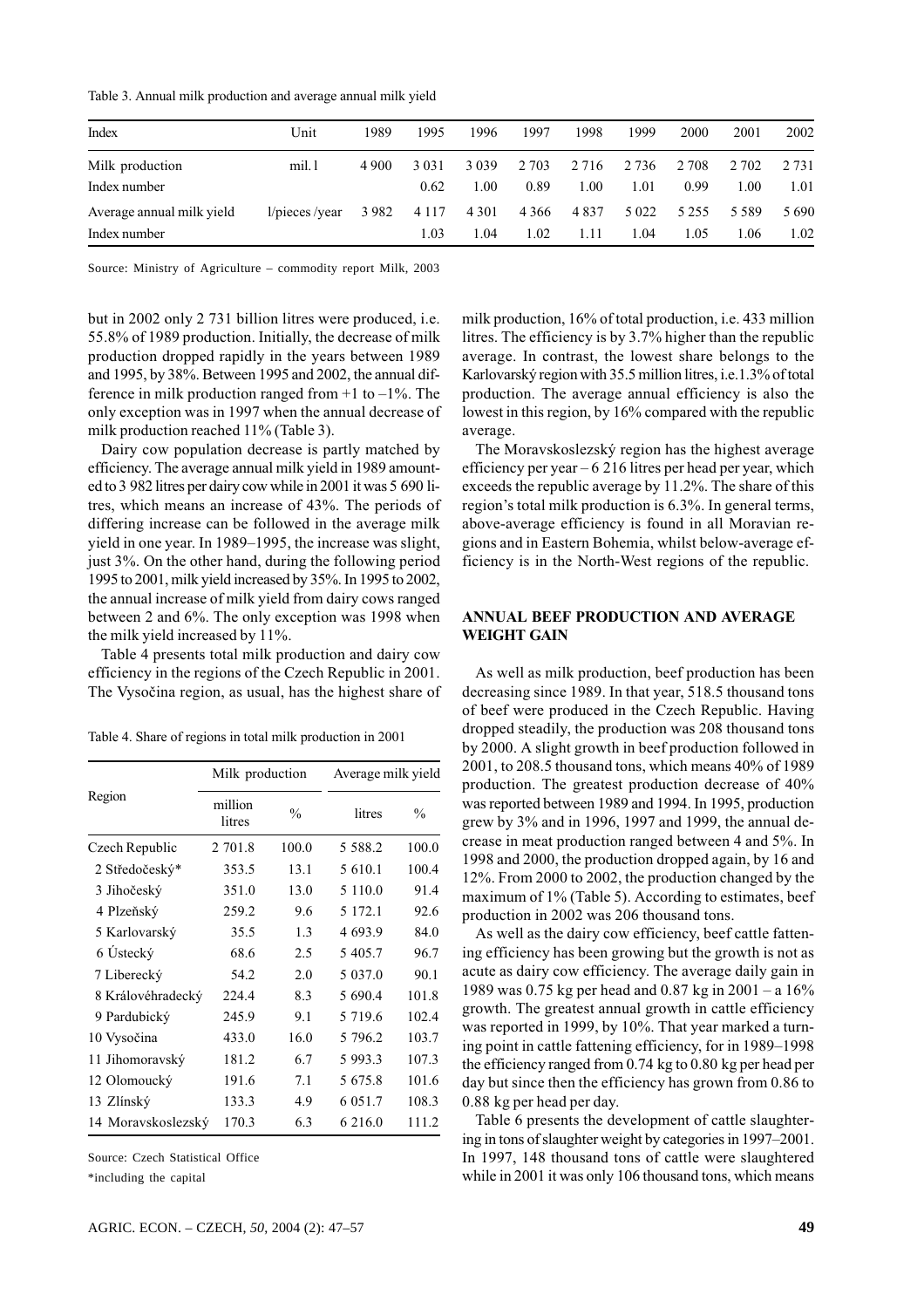| Index                      | Unit          | 1989  | 1994  | 1995  | 1996  | 1997  | 1998  | 1999  | 2000  | 2001  |
|----------------------------|---------------|-------|-------|-------|-------|-------|-------|-------|-------|-------|
| Beef production            | thousand t    | 518.5 | 313.3 | 322.9 | 310.4 | 293.6 | 246.6 | 237.4 | 208.0 | 208.5 |
| Index number               |               |       | 0.60  | 1.03  | 0.96  | 0.95  | 0.84  | 0.96  | 0.88  | 1.00  |
| Average cattle weight gain | kg/pieces/day | 0.75  | 0.74  | 0.78  | 0.80  | 0.77  | 0.78  | 0.86  | 0.88  | 0.87  |
| Index number               |               |       | 0.99  | 1.05  | 1.03  | 0.97  | 1.01  | 1.10  | 1.02  | 0.99  |

Table 5. Beef production and efficiency

Source: Ministry of Agriculture - Green Report 2001

Table 6. Cattle slaughtering in tons of slaughter weight according to categories

|                       | 1997    | 1998    | 1999    | 2000                    | 2001     |
|-----------------------|---------|---------|---------|-------------------------|----------|
| Cows                  | 59 625  | 49414   | 47.578  | 37449                   | 35 7 1 7 |
| in $\%$               | 40.3    | 37.4    | 37.5    | 34.6                    | 33.7     |
| Bulls                 | 70 324  | 67998   | 66 22.7 | 60 613                  | 61 034   |
| in $\%$               | 47.5    | 51.5    | 52.1    | 56.0                    | 57.6     |
| Heifers               | 15 3 25 | 12.513  | 11478   | 9 3 6 4                 | 8.549    |
| in $\%$               | 10.4    | 9.5     | 9.0     | 8.7                     | 8.1      |
| Calves                | 2 7 2 6 | 2075    | 1 7 1 7 | 735                     | 745      |
| in $\%$               | 1.8     | 1.6     | 1.4     | 0.7                     | 0.7      |
| Cattle total          | 148 000 | 132 000 |         | 127 000 108 161 106 045 |          |
| Mature cattle 145 274 |         | 129 925 |         | 125 283 107 426 105 300 |          |
| in $\%$               | 98.2    | 98.4    | 98.6    | 99.3                    | 99.3     |

Source: Czech Statistical Office

Table 7. Beef and veal production in slaughter weight within the CR regions in 2001

|                    | Beef production |               |     | Veal production |  |  |  |
|--------------------|-----------------|---------------|-----|-----------------|--|--|--|
| Region             | t               | $\frac{0}{0}$ | t   | $\frac{0}{0}$   |  |  |  |
| Czech Republic     | 105 300         | 100           | 745 | 100             |  |  |  |
| 2 Středočeský*     | 9219            | 8.75          | 91  | 12.21           |  |  |  |
| 3 Jihočeský        | 15717           | 14.93         | 139 | 18.66           |  |  |  |
| 4 Plzeňský         | 8 3 4 2         | 7.92          | 55  | 7.38            |  |  |  |
| 5 Karlovarský      | 2040            | 1.94          | 4   | 0.54            |  |  |  |
| 6 Ústecký          | 6054            | 5.75          | 31  | 4.16            |  |  |  |
| 7 Liberecký        | 2748            | 2.61          | 14  | 1.88            |  |  |  |
| 8 Královéhradecký  | 7564            | 7.18          | 83  | 11.14           |  |  |  |
| 9 Pardubický       | 10 9 36         | 10.39         | 148 | 19.87           |  |  |  |
| 10 Vysočina        | 13 452          | 12.77         | 49  | 6.58            |  |  |  |
| 11 Jihomoravský    | 6218            | 5.91          | 27  | 3.62            |  |  |  |
| 12 Olomoucký       | 7866            | 7.47          | 31  | 4.16            |  |  |  |
| 13 Zlínský         | 8412            | 7.99          | 40  | 5.37            |  |  |  |
| 14 Moravskoslezský | 6 7 3 2         | 6.39          | 33  | 4.43            |  |  |  |

Source: Czech Statistical Office

\* including Prague

a decrease by 28%. The rate of the mentioned categories of slaughtered cattle changed considerably, too. The least decrease has been reported in bull slaughtering, by 13%. There were only 47.5% of slaughtered bulls of the total slaughtered cattle in 1997 while in 2001 the number of slaughtered bulls in tons stood at 57.6% of total slaughtered cattle. In contrast, the greatest decrease was mentioned in the rate of slaughtered calves in tons of total number of slaughtered cattle in tons, i.e. from 1.8% in 1997 to 0.7% in 2001. 2 726 tons of calves were slaughtered in 1997 and only 745 tons in 2001 which means a decrease of 73%. Cow and heifer slaughter dropped by 40% for cows and 44% for heifers during the years 1997– 2001.

The share of the regions of the Czech Republic in beef and yeal production is presented in Table 7. The Jihočeský region had the highest share of beef production in 2001 with 15 717 tons, i.e. almost  $16\%$ . The highest share of veal, 148 tons, was produced in the Pardubický region, 20% of total veal production in the republic. The lowest share in beef and veal production belongs to the Karlovarský region, less than 2% of beef and 0.54% of veal production. Mass beef and yeal producers have appeared in the regions: Jihočeský, Vysočina, Pardubický and Středočeský (including Prague). In these four regions, almost 47% of beef and more than 57% of yeal was produced in 2001.

### **ACREAGE OF AGRICULTURAL LAND AND STOCKING RATE**

Agricultural land occupies about 54.3% of the total area in the Czech Republic and represents 4.28 million hectares. The largest part of the farmland, 3 082 thousand hectares (39% of total area), is used as arable land, 961 thousand hectares of the farmland are meadows and pastures  $(22.4\%)$ . The hop garden area is 11 thousand hectares and vineyards occupy an area of 15.5 thousand hectares. Since 1989, the area of meadows and pastures has grown by more than 36%.

In the Czech Republic, in average 36.96 cattle were reported per 100 hectares of farmland in 2001. The average number of beef cattle population was 14.3 per 100 hectares of farmland and the average number of dairy cows was 12.36 per 100 hectares of farmland, which is 72% of 1995 rate. The number of suckler cows was 1.9 per 100 hectares of farmland.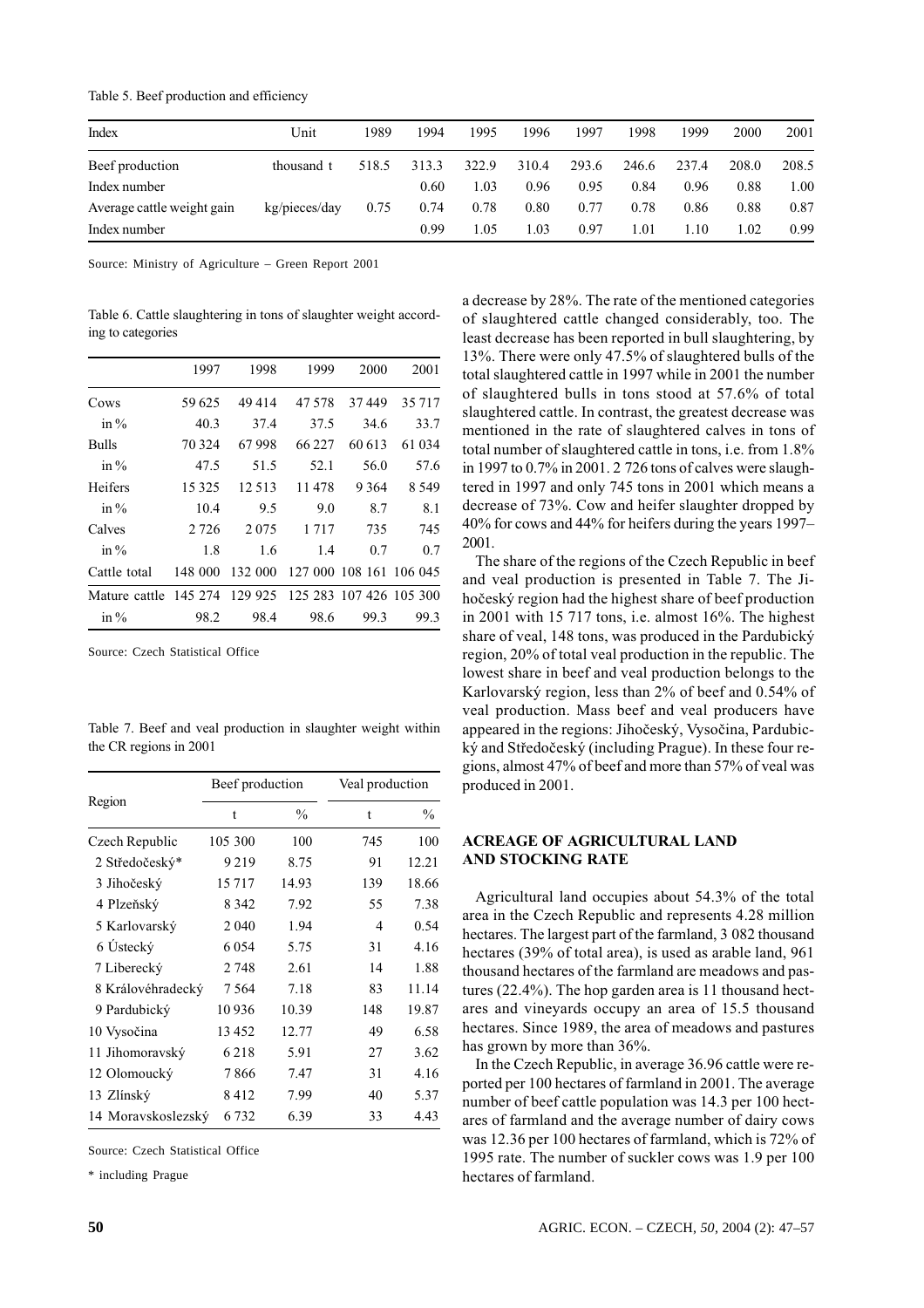

Figure 2. Development of cattle numbers in CR

The stocking rate on permanent pastures was 1.65 per hectare by 1st March 2001, the cow number 0.636/ha, the milk cow number 0.55/ha and suckler cow number 0.086 per ha of permanent pastures.

The development of cattle population has been reversely proportionate to the development of meadows and pastures. While the acreage of meadows and pastures in the Czech Republic has risen under the influence of larger grassing in potato-growing, potato and oatgrowing and upland production regions, cattle and dairy cow population has decreased (Figure 2). A marked trend of a drop in stocking rate results in many unpleasant consequences. Above all, the decrease of stocking rate in marginal regions affects the decrease of farm production followed by profitability decrease. Low stocking rate makes it impossible to utilize the advantages of the EU direct payments.

#### **STOCKING RATE WITHIN REGIONS**

Comparing the stocking rate in regions, then (not mentioning the region of Prague) the lowest stocking rate was in 2001 in the Karlovarský region with 30 277 of cat-

|                 | Stocking rate LU/ha farmland |       |       |              |        |        |       | Stocking rate LU/ha permanent pastures |              |       |        |        |  |  |
|-----------------|------------------------------|-------|-------|--------------|--------|--------|-------|----------------------------------------|--------------|-------|--------|--------|--|--|
| Region          | cows                         |       |       | cattle total | sheep  |        | cows  |                                        | cattle total |       | sheep  |        |  |  |
|                 | 1995                         | 2001  | 1995  | 2001         | 1995   | 2001   | 1995  | 2001                                   | 1995         | 2001  | 1995   | 2001   |  |  |
| Czech Republic  | 0.179                        | 0.143 | 0.354 | 0.276        | 0.0039 | 0.0021 | 0.866 | 0.636                                  | 1.707        | 1.228 | 0.0186 | 0.0094 |  |  |
| Prague          | 0.025                        | 0.016 | 0.057 | 0.032        | 0.0013 | 0.0005 | 0.597 | 0.390                                  | 1.397        | 0.786 | 0.0322 | 0.0119 |  |  |
| Středočeský     | 0.149                        | 0.104 | 0.298 | 0.214        | 0.0036 | 0.0016 | 1.437 | 1.007                                  | 2.875        | 2.065 | 0.0345 | 0.0158 |  |  |
| Jihočeský       | 0.210                        | 0.184 | 0.414 | 0.352        | 0.0039 | 0.0028 | 0.720 | 0.570                                  | 1.420        | 1.088 | 0.0134 | 0.0086 |  |  |
| Plzeňský        | 0.191                        | 0.173 | 0.397 | 0.337        | 0.0058 | 0.0030 | 0.733 | 0.632                                  | 1.523        | 1.232 | 0.0222 | 0.0111 |  |  |
| Karlovarský     | 0.123                        | 0.105 | 0.236 | 0.180        | 0.0040 | 0.0040 | 0.303 | 0.208                                  | 0.583        | 0.356 | 0.0098 | 0.0080 |  |  |
| Ústecký         | 0.101                        | 0.069 | 0.223 | 0.130        | 0.0036 | 0.0016 | 0.500 | 0.279                                  | 1.099        | 0.530 | 0.0178 | 0.0065 |  |  |
| Liberecký       | 0.174                        | 0.122 | 0.306 | 0.214        | 0.0050 | 0.0019 | 0.432 | 0.282                                  | 0.760        | 0.497 | 0.0125 | 0.0043 |  |  |
| Královéhradecký | 0.236                        | 0.170 | 0.443 | 0.325        | 0.0041 | 0.0023 | 0.987 | 0.680                                  | 1.852        | 1.305 | 0.0172 | 0.0092 |  |  |
| Pardubický      | 0.237                        | 0.185 | 0.437 | 0.357        | 0.0027 | 0.0022 | 1.127 | 0.853                                  | 2.079        | 1.650 | 0.0130 | 0.0102 |  |  |
| Vysočina        | 0.230                        | 0.223 | 0.469 | 0.426        | 0.0032 | 0.0012 | 1.151 | 1.132                                  | 2.339        | 2.164 | 0.0160 | 0.0059 |  |  |
| Jihomoravský    | 0.136                        | 0.080 | 0.273 | 0.165        | 0.0015 | 0.0008 | 2.020 | 1.221                                  | 4.053        | 2.512 | 0.0218 | 0.0117 |  |  |
| Olomoucký       | 0.195                        | 0.148 | 0.392 | 0.291        | 0.0054 | 0.0011 | 1.239 | 0.823                                  | 2.493        | 1.621 | 0.0346 | 0.0062 |  |  |
| Zlínský         | 0.171                        | 0.146 | 0.325 | 0.278        | 0.0051 | 0.0051 | 0.633 | 0.516                                  | 1.202        | 0.985 | 0.0189 | 0.0179 |  |  |
| Moravskoslezský | 0.167                        | 0.133 | 0.311 | 0.238        | 0.0047 | 0.0027 | 0.656 | 0.436                                  | 1.220        | 0.782 | 0.0185 | 0.0090 |  |  |

Table 8. Stocking rate in LU/ha within regions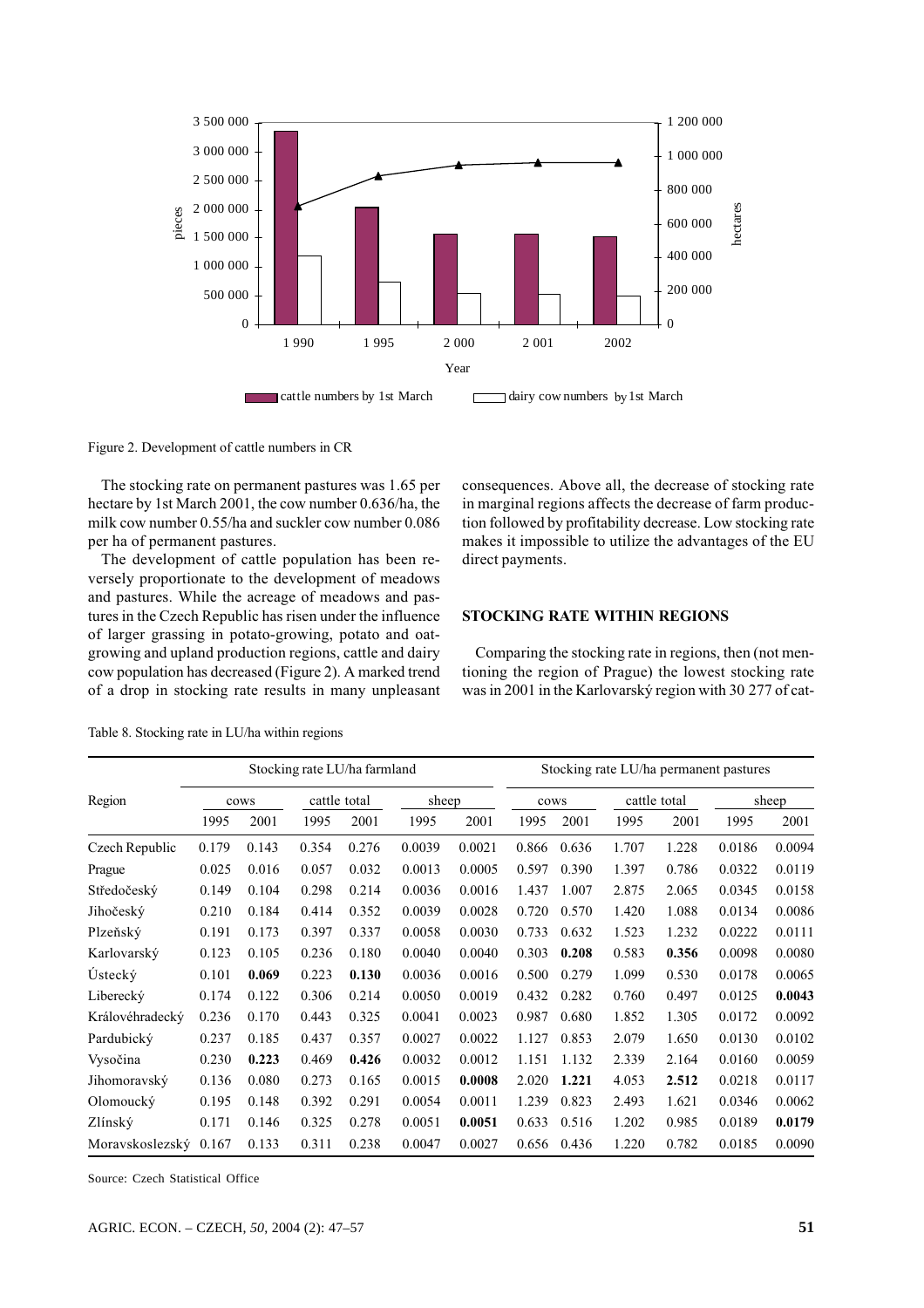tle population, of which 4 929 were dairy cows. The highest number was reported in the Vysočina region  $-240,330$ cattle, of which 91 084 were dairy cows.

The average stocking rate in LU/ha of farmland in the Czech Republic was 0.276 LU/ha in 2001. A lower stocking rate was in the regions: Ustecký  $(0.130 \text{ LU/ha})$ , Karlovarský (0.180 LU/ha), Jihomoravský (0.165 LU/ha), Středočeský (0.214 LU/ha), Liberecký (0.214 LU/ha) and Moravskoslezský (0.238 LU/ha). Higher stocking rate compared to the republic average was in the regions: Vysočina (0.426 LU/ha), Pardubický (0.357 LU/ha), Jihočeský (0.352 LU/ha), Plzeňský (0.337 LU/ha), Královéhradecký (0.325 LU/ha), Olomoucký (0.291 LU per ha) and Zlínský (0.278 LU/ha).

The average stocking rate on permanent pastures in the Czech Republic was 1.228 LU/ha in 2001. The following regions appeared below average: Karlovarský (0.356 LU per ha), Liberecký (0.497 LU/ha), Ústecký (0.530 LU/ha), Moravskoslezský (0.782 LU/ha), Zlínský (0.985 LU/ha) and Jihočeský (1.088 LU/ha). On the contrary, the above-average stocking rate was reported in the regions: Jihomoravský (2.512 LU/ha), Vysočina (2.164 LU/ha), Středočeský (2.065 LU/ha), Pardubický (1.65 LU/ha), Olomoucký (1.621 LU/ha), Královéhradecký (1.305 LU/ha) and Plzeňský (1.232 LU/ha) (Table 8).

Permanent pastures represent 22.4% of the farmland of the Czech Republic. This share is the lowest in the regions: Jihomoravský (6.58%), Středočeský (10.36%), Olomoucký (17.95%), Vysočina (19.68%) and Pardubický (21.66%). Higher share of permanent pastures in the farmland is in the regions: Karlovarský (50.52%), Liberecký (43.12%), Jihočeský (32.32%), Moravskoslezský (30.42%), Zlínský (28.24%), Plzeňský (27.33%), Královéhradecký (24.93%) and Ústecký (24.61%).

To illustrate the use of permanent pastures for sheep grazing, we can compare the number of sheep population in the regions. As apparent from Table 8, sheep rate per hectare of farmland in the Czech Republic had dropped by 2001 to 53% of 1995 state. The average rate was 0.0021 LU/ha in 2001. The following regions appeared above average: Jihočeský, Plzeňský, Karlovarský, Králové-hradecký, Pardubický, Zlínský and Moravskoslezský. The other regions were below average: Středočeský, Ústecký, Liberecký, Vysočina, Jihomoravský, Olomoucký. The highest amount of cattle on farmlands (0.0051 LU per ha) and permanent pastures (0.0179 LU/ha) was in the Zlínský region in 2001. Permanent pastures make 28% of the acreage of the farmland in this region. Sheep numbered 90 241 in 2001, most of them bred in the Jihočeský region  $-3$  742. Sheep and goat breeding share in the total farm production is  $0.01\%$ , so its importance is not so high in the Czech Republic.

## **STOCKING RATE ON THE LAND WITHIN THE DISTRICTS**

In comparison with 1995, cattle population dropped to 78% in the Czech Republic in 2001. The decrease in the district of Teplice, to 42% of 1995 level, is considered to be of high account. Only four districts could report the growing number of cattle compared with 1995: Klatovy (101%), Sokolov (102%), Vsetín (104%) and Ústí nad Orlicí (107%). The greatest number of cattle was in the district of  $\check{Z}$ d'ár nad Sázavou (60 012; of which 23 732 are dairy cows) and the lowest one in Teplice (522, of which only 84 are dairy cows) by 1st March 2001.



Figure 3. Cattle population within districts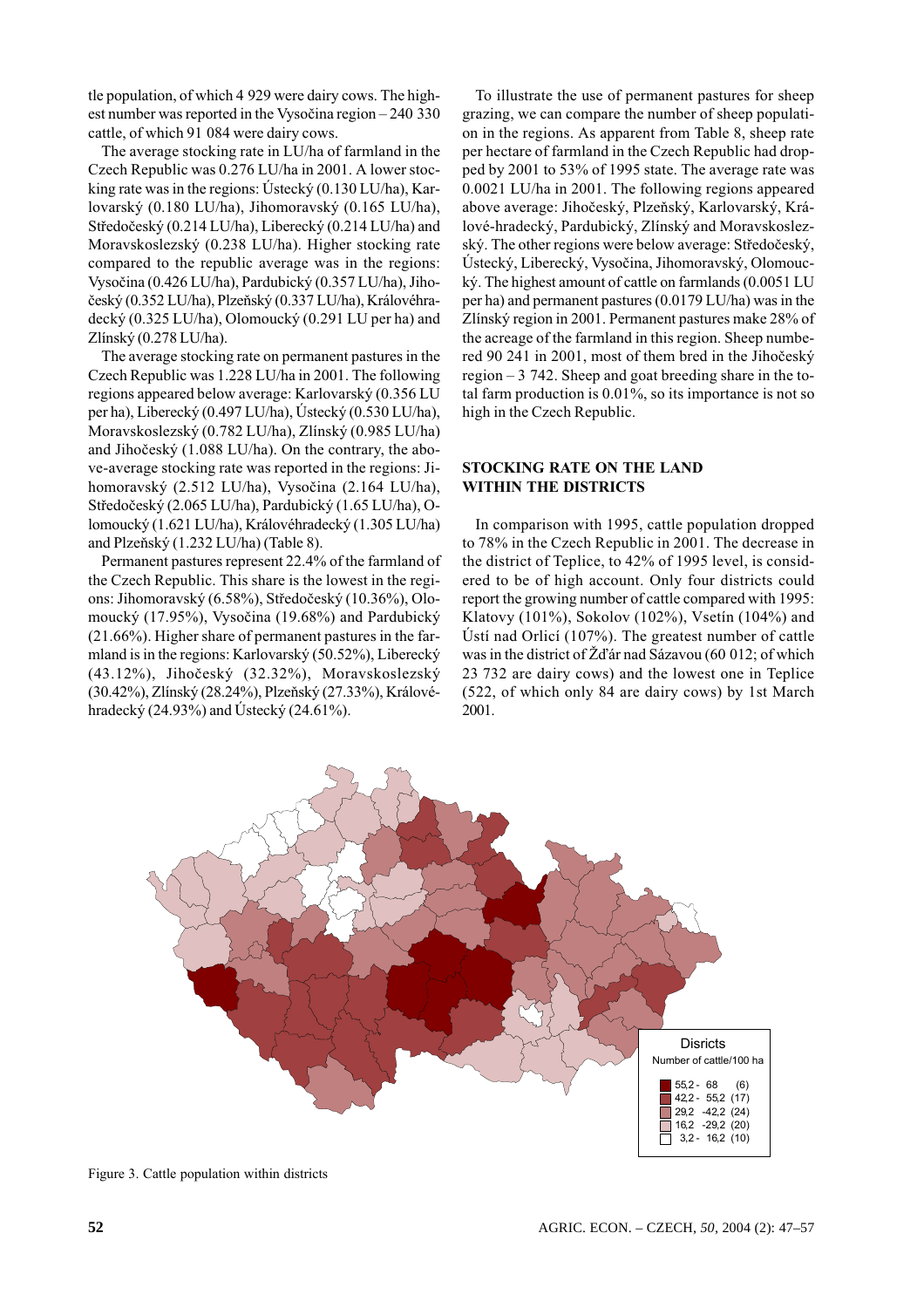Table 9. District division according to share of permanent pastures in farmland

|                                                    |                    | Stocking rate<br>in LU/ha f.l. | Share<br>of LFA<br>in % | Middle<br>altitude |                                |                           | Stocking rate<br>in LU/ha f.l. | Share<br>of LFA<br>in $\%$ | Middle<br>altitude |
|----------------------------------------------------|--------------------|--------------------------------|-------------------------|--------------------|--------------------------------|---------------------------|--------------------------------|----------------------------|--------------------|
|                                                    | Znojmo             | 0.131                          | 16.8                    | 346                |                                | Třebíč                    | 0.359                          | 63.5                       | 491                |
|                                                    | Kladno             | 0.118                          | 29.3                    | 331                |                                | Olomouc                   | 0.292                          | 17.5                       | 440                |
|                                                    | Vyškov             | 0.211                          | 3.9                     | 394                |                                | Kutná Hora                | 0.281                          | 26.1                       | 387                |
|                                                    | Brno-město         | 0.078                          | $0.0\,$                 | 335                |                                | Hradec Králové            | 0.295                          | 0.2                        | 268                |
|                                                    | Nymburk            | 0.180                          | $0.0\,$                 | 232                |                                | Hodonín                   | 0.138                          | 9.6                        | 490                |
|                                                    | Mělník             | 0.113                          | 8.7                     | 333                |                                | Plzeň-město               | 0.219                          | $0.0\,$                    | 337                |
|                                                    | Břeclav            | 0.133                          | $0.8\,$                 | 351                | farmland 10-20 %               | Pardubice                 | 0.226                          | 3.6                        | 300                |
|                                                    | Brno-venkov        | 0.175                          | 11.2                    | 372                |                                | Karviná                   | 0.041                          | 40.9                       | 311                |
| Share of permanent pastures/ha farmland to 10 %    | Kolín              | 0.158                          | 1.9                     | 352                | Share of permanent pastures/ha | Opava                     | 0.264                          | 36.7                       | 474                |
|                                                    | Praha-východ       | 0.131                          | 20.8                    | 344                |                                | Plzeň-sever               | 0.286                          | 88.2                       | 478                |
|                                                    | Rakovník           | 0.142                          | 79.9                    | 418                |                                | Ostrava-město             | 0.185                          | $0.0\,$                    | 271                |
|                                                    | Louny              | 0.131                          | 64.6                    | 361                |                                | Jičín                     | 0.346                          | 12.5                       | 361                |
|                                                    | Praha-západ        | 0.088                          | 48.2                    | 363                |                                | Beroun                    | 0.292                          | 75.4                       | 416                |
|                                                    | Prostějov          | 0.286                          | 27.2                    | 466                |                                | Nový Jičín                | 0.272                          | 53.2                       | 681                |
|                                                    | Mladá Boleslav     | 0.244                          | 1.1                     | 317                |                                | Benešov                   | 0.284                          | 82.9                       | 467                |
|                                                    | Kroměříž           | 0.319                          | 4.7                     | 525                |                                |                           |                                |                            |                    |
|                                                    | Litoměřice         | 0.170                          | 32.0                    | 489                |                                |                           |                                |                            |                    |
|                                                    | Přerov             | 0.304                          | 13.7                    | 422                |                                |                           |                                |                            |                    |
|                                                    | Uherské Hradiště   | 0.253                          | 20.6                    | 570                |                                | Ústí nad Orlicí           | 0.506                          | 61.5                       | 427                |
|                                                    | Rokycany           | 0.363                          | 83.0                    | 486                |                                | Jeseník                   | 0.246                          | 92.0                       | 813                |
|                                                    | Chrudim            | 0.277                          | 41.4                    | 499                | $\%$                           | Rychnov n. Kněžn.         | 0.371                          | 63.9                       | 461                |
|                                                    | Svitavy            | 0.368                          | 55.6                    | 524                | $30 - 50$                      | Chomutov                  | 0.082                          | 94.8                       | 723                |
|                                                    | Blansko            | 0.307                          | 56.3                    | 478                |                                | Zlín                      | 0.219                          | 70.4                       | 509                |
|                                                    | Pelhřimov          | 0.448                          | 100.0                   | 582                |                                | Česká Lípa                | 0.137                          | 42.6                       | 513                |
|                                                    | Písek              | 0.348                          | 73.3                    | 519                | farmland to                    | Teplice                   | 0.024                          | 48.5                       | 536                |
|                                                    | Most               | 0.080                          | 53.8                    | 580                |                                | Trutnov                   | 0.272                          | 81.2                       | 933                |
|                                                    | Havlíčkův Brod     | 0.431                          | 85.8                    | 481                |                                | Liberec                   | 0.178                          | 81.3                       | 666                |
|                                                    | Tábor              | 0.356                          | 75.9                    | 539                |                                | Cheb                      | 0.173                          | 88.6                       | 619                |
|                                                    | Jihlava            | 0.419                          | 99.1                    | 630                | pastures/ha                    | Klatovy                   | 0.401                          | 93.0                       | 865                |
|                                                    | Plzeň-jih          | 0.310                          | 70.5                    | 476                |                                | Frýdek-Místek             | 0.261                          | 75.3                       | 775                |
|                                                    | České Budějovice   | 0.372                          | 64.9                    | 689                |                                | $\check{\textrm{Sumber}}$ | 0.299                          | 64.3                       | 856                |
|                                                    | Příbram            | 0.366                          | 83.9                    | 553                |                                | Semily                    | 0.364                          | 80.8                       | 836                |
|                                                    | Žďár nad Sázavou   | 0.477                          | 100.0                   | 546                |                                |                           |                                |                            |                    |
| Share of permanent pastures/ha farmland to 20-30 % | Strakonice         | 0.353                          | 83.3                    | 610                | Share of permanent             |                           |                                |                            |                    |
|                                                    | Náchod             | 0.341                          | 56.3                    | 439                |                                |                           |                                |                            |                    |
|                                                    | Tachov             | 0.197                          | 90.6                    | 555                |                                |                           |                                |                            |                    |
|                                                    | Jindřichův Hradec  | 0.380                          | 92.7                    | 590                |                                |                           |                                |                            |                    |
|                                                    | Domažlice          | 0.476                          | 85.0                    | 699                |                                |                           |                                |                            |                    |
| Share of permanent pastures/ha                     | Karlovy Vary       | 0.202                          | 95.0                    | 782                |                                |                           |                                |                            |                    |
|                                                    | Bruntál            | 0.224                          | 89.6                    | 848                |                                |                           |                                |                            |                    |
| 50 %                                               | Vsetín             | 0.333                          | 90.7                    | 737                |                                |                           |                                |                            |                    |
|                                                    | Prachatice         | 0.336                          | 95.2                    | 894                |                                |                           |                                |                            |                    |
| farmland $>$                                       | Děčín              | 0.185                          | 85.1                    | 445                |                                |                           |                                |                            |                    |
|                                                    | Český Krumlov      | 0.285                          | 100.0                   | 875                |                                |                           |                                |                            |                    |
|                                                    | Ústí nad Labem     | 0.094                          | 90.9                    | 433                |                                |                           |                                |                            |                    |
|                                                    | Jablonec nad Nisou | 0.181                          | 96.0                    | 670                |                                |                           |                                |                            |                    |
|                                                    | Sokolov            | 0.128                          | 97.5                    | 683                |                                |                           |                                |                            |                    |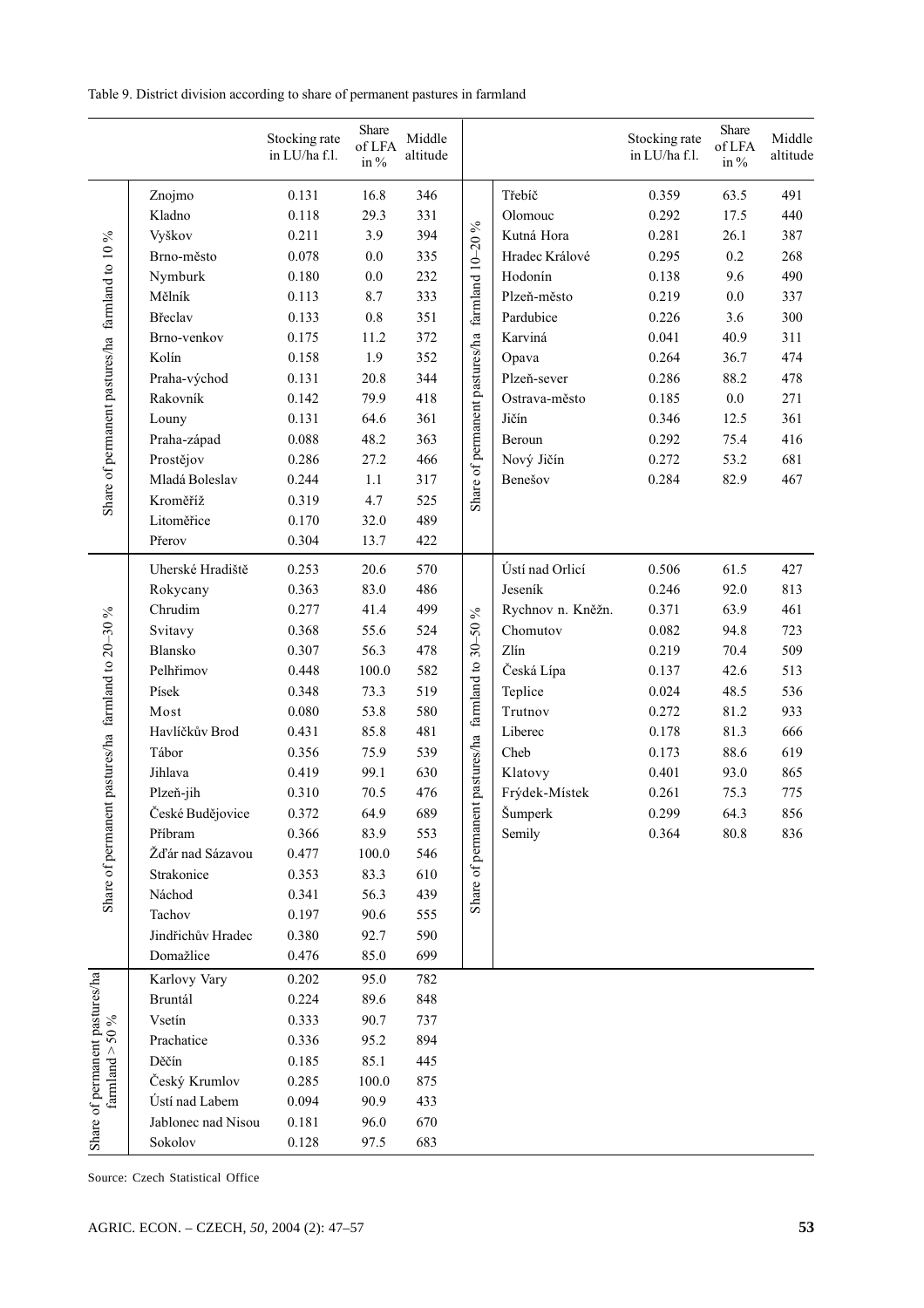

Figure 4. Dependance of stocking rate on farmland in percentual share of permanent pastures in farm land in 2001 (in districts)

As the area with the highest cattle population on farmland, there can be considered the strip running from the South-West of Bohemia through the Highlands to the East of Bohemia where cattle population outnumbers 40 per 100 hectares of farmland. A below-averaged number is in Central and Northern Bohemia (Figure 3).

The average stocking rate per hectare of the farmland in the Czech Republic is 0.276 LU. Comparing the districts in 2001, the highest rate was reported in Ústí nad Orlicí (0.506 LU/ha), Žďár nad Sázavou (0.477 LU/ha), Domažlice (0.476 LU/ha), Pelhřimov (0.448 LU/ha), Havlíčkův Brod (0.431 LU/ha), Jihlava (0.419 LU/ha) and Klatovy (0.410 LU/ha). These seven districts breed 21% of the cattle population of the whole republic, i.e. 332 551.

The average stocking rate per hectare of farmland in the Czech Republic is 0.276 LU/ha. As is obvious from Table 9, both in districts with a low share of permanent pastures on farmland and in districts with higher share the stocking rate is below-average (Figure 4). The districts with the highest stocking rate on farmland present



Figure 5. Permanent pastures in hectares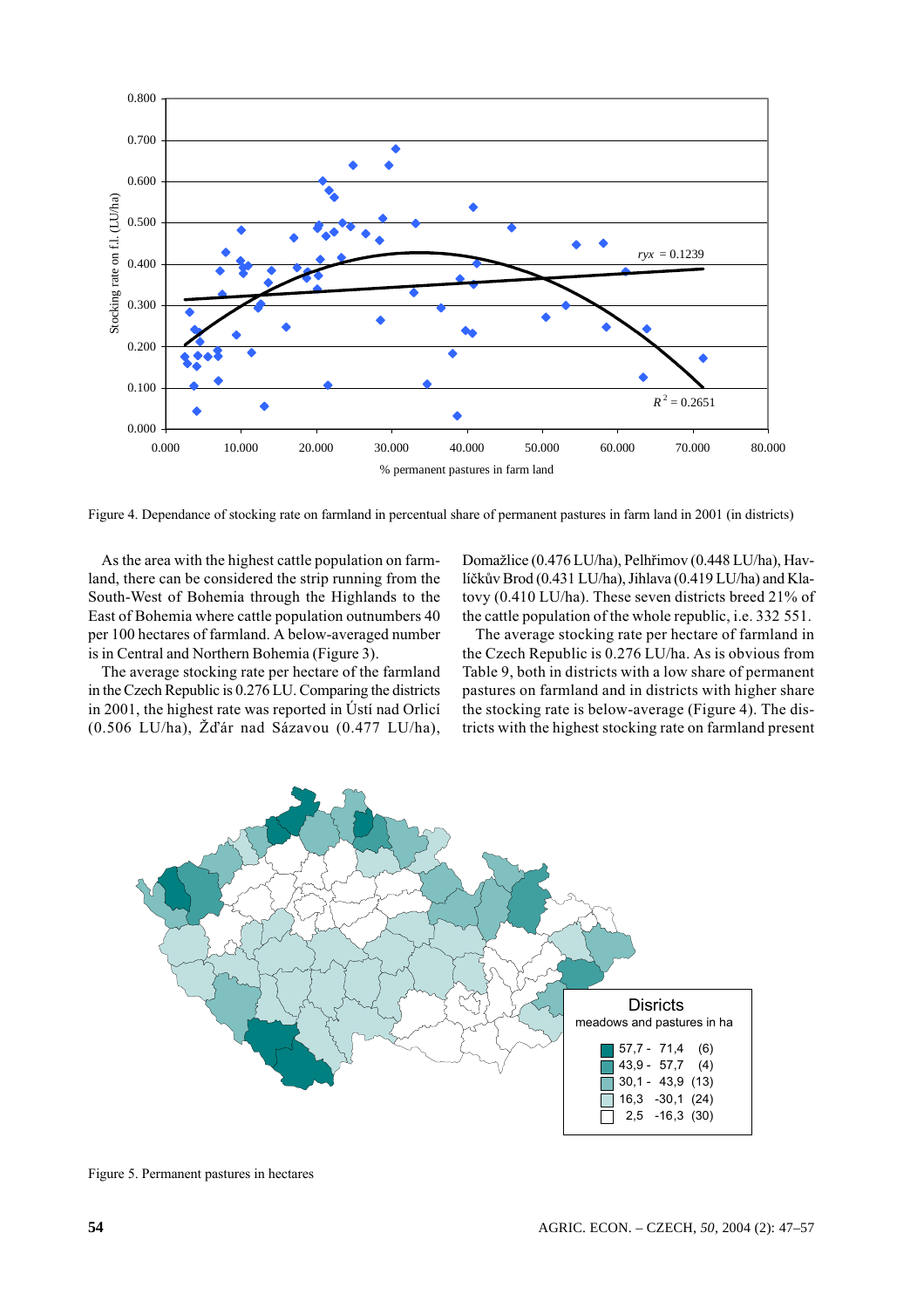between 20 and 30% of permanent pastures. With few exceptions, the share of the acreage of less favoured areas in the districts and the middle altitude increases together with a higher share of permanent pastures in farmland. In general, the share of permanent pastures in farmland increases in dependance on rising altitude and together, the extension of cattle breeding can be reported.

## STOCKING RATE ON PERMANENT PASTURES **IN DISTRICTS**

Farmland acreage in 2001 almost equals that in 1995, it decreased only slightly to 99.9%. Only in the district of Šumperk did the acreage drop to 72% of 1995 followed by a drop in permanent pastures, to 91% of 1995. On the contrary, the acreage in the Czech Republic increased to 108% of 1995. It increased mainly in the districts of Sokolov (157%), Ústí nad Labem (143%), Bruntál (138%) and Český Krumlov (136%) (Figure 5).

The average stocking rate per hectare of permanent pastures was 1.228 LU in the Czech Republic in 2001. The largest number of cattle is in the districts with the stocking rate between 1.5–2.0 LU/ha of permanent pastures – 407 380 – which represents almost  $26\%$  of the cattle in the Czech Republic.

Table 10 divides the districts according to the stocking rate in LU/ha of permanent pastures, the share of permanent pastures in farmland and the share of the acreage of LFA in the total district acreage. The districts with the lowest stocking rate, to 0.4 LU/ha of permanent pastures, report quite a high share of the acreage from 40.9 to 99.5 in less favoured areas. As it is obvious from the table, they are the districts situated at the altitude between 311 and 782 metres and the share of permanent pastures in farmland ranges between 13.12-71.38% in these districts. In the districts where the stocking rate is from 0.4 to 0.7LU

per ha middle altitude range from 509 to 933 metres, the share of LFA in these districts is between 70.4–100% and the share of permanent pastures between 28.5–61.1%. As given in the table, it concerns the districts situated at high altitude, with a high share of less favoured areas and a high share of permanent pastures, however, the stocking rate on permanent pastures in these districts is significantly below-average.

Contrary, in the districts with the highest stocking rate on permanent pastures, the share of LFA in the total acreage is very low, except the district of Třebíč, the share ranges from 0 to 29.3%. It concerns the districts situated at low altitude ranged between 232 and 491 metres and the share of permanent pastures in these districts is between 2.56 and 10.05%.

If we compare the districts according to altitude, we can see that the highest number of livestock on the permanent pastures is in districts up to the height of 525 metres. In contrast, in districts situated higher than 700 metres, the stocking rate on permanent pastures is below-average and in no district is above 1 LU/ha of permanent pastures. As given in Figure 6, the stocking rate decreases independent of the growing share of permanent pastures.

Considering the structure of the direct payments which will be paid to the farmers after joining the European Union and comparing them with the above-mentioned facts, it is obvious that both the low share of the arable land and the low stocking rate in uplands will result in lower direct payments compared with the production areas.

#### **CONCLUSION**

In the Czech Republic, the cattle population decreased by more than 50% between 1989 and 2001 and beef con-



The model can be figured in: stocking rate  $= 0.94778 + 15.995797$ /permanent pastures index of correlation =  $0.78446712$ index of determination =  $0.61538866$ 

Figure 6. Stocking rate on permanent pastures in dependance on the share of permanent pastures in farm land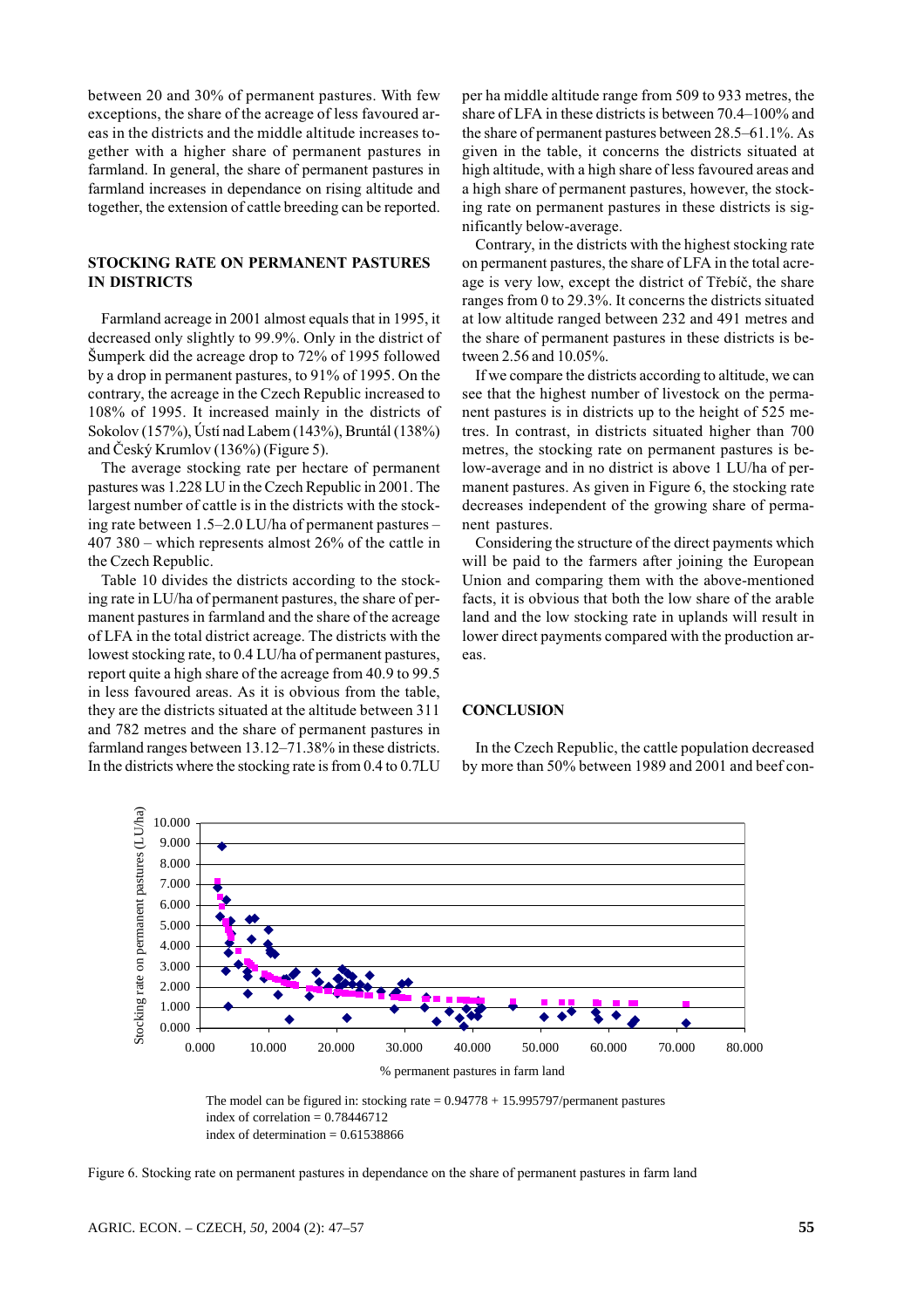Table 10. Division of districts in accordance to stocking rate in LU/ha on permanent pastures in 2001

| 48.5<br>536<br>89.6<br>848<br>Teplice<br>38.72<br>Bruntál<br>53.15<br>Ústí nad Labem<br>90.9<br>433<br>Cheb<br>88.6<br>63.42<br>40.75<br>619<br>Sokolov<br>97.5<br>683<br>Liberec<br>81.3<br>71.38<br>39.83<br>666<br>Český Krumlov<br>34.73<br>94.8<br>723<br>100.0<br>875<br>Chomutov<br>61.11<br>Jablonec/Nisou<br>96.0<br>670<br>58.12<br>95.2<br>894<br>63.89<br>Prachatice<br>Zlín<br>Karviná<br>40.9<br>311<br>36.59<br>70.4<br>509<br>13.12<br>Děčín<br>85.1<br>90.7<br>58.51<br>445<br>Vsetín<br>54.54<br>737<br>Česká Lípa<br>42.6<br>38.11<br>513<br>Frýdek-Místek<br>40.91<br>75.3<br>775<br>580<br>Tachov<br>90.6<br>Most<br>21.57<br>53.8<br>28.52<br>555<br>Karlovy Vary<br>50.52<br>95.0<br>782<br>Trutnov<br>39.10<br>81.2<br>933<br>Share of permanent<br>Share<br>Share of permanent<br>Share<br>Stocking rate<br>Middle<br>Stocking rate<br>of LFA<br>of LFA<br>pastures/ha<br>pastures/ha<br>altitude<br>$1.5 - 2.0$<br>$0.7 - 1.5$<br>in $\%$<br>in $\%$<br>in $\%$<br>in $\%$<br>856<br>82.9<br>Šumperk<br>41.34<br>64.3<br>Benešov<br>18.87<br>467<br>92.0<br>813<br>Č. Budějovice<br>689<br>Jeseník<br>32.97<br>23.51<br>64.9<br>Tábor<br>Semily<br>45.94<br>80.8<br>836<br>22.36<br>75.9<br>539<br>Domažlice<br>85.0<br>40.84<br>93.0<br>865<br>29.65<br>699<br>Klatovy<br>461<br>Písek<br>Rychnov a.Kněžn.<br>33.22<br>63.9<br>21.32<br>73.3<br>519<br>271<br>Ústí nad Orlicí<br>61.5<br>427<br>Ostrava-město<br>16.02<br>0.0<br>30.57<br>Náchod<br>56.3<br>75.4<br>28.40<br>439<br>17.48<br>416<br>Beroun<br>9.6<br>Hodonín<br>11.44<br>490<br>Plzeň-město<br>0.0<br>337<br>12.30<br>7.02<br>48.2<br>Pardubice<br>Praha-západ<br>363<br>12.67<br>3.6<br>300<br>570<br>Uherské Hradiště<br>20.16<br>20.6<br>Rokycany<br>20.17<br>83.0<br>486<br>28.86<br>Litoměřice<br>32.0<br>Jindřich. Hradec<br>92.7<br>590<br>9.42<br>489<br>476<br>55.6<br>Plzeň-jih<br>23.36<br>70.5<br>Svitavy<br>20.38<br>524<br>Strakonice<br>Jihlava<br>99.1<br>26.59<br>83.3<br>610<br>22.40<br>630<br>Chrudim<br>499<br>20.30<br>41.4<br>7.00<br>64.6<br>361<br>Louny<br>Žďár a. Sázavou<br>Nový Jičín<br>18.74<br>53.2<br>681<br>24.91<br>100.0<br>546<br>Příbram<br>24.59<br>83.9<br>553<br>13.66<br>36.7<br>474<br>Opava<br>Blansko<br>20.54<br>56.3<br>478<br>Havlíčkův Brod<br>21.71<br>85.8<br>481<br>Share<br>Share<br>Share of permanent<br>Share of permanent<br>Middle<br>Stocking rate<br>Stocking rate<br>pastures/ha<br>of LFA<br>pastures/ha<br>of LFA<br>$2.0 - 3.0$<br>altitude<br>> 3.0<br>in $%$<br>in $\%$<br>in $\%$<br>in $\%$<br>9.96<br>Jičín<br>17.05<br>12.5<br>361<br>Přerov<br>13.7<br>422<br>88.2<br>Břeclav<br>Plzeň-sever<br>14.07<br>478<br>4.29<br>0.8<br>351<br>6.91<br>79.9<br>418<br>Mladá Boleslav<br>Rakovník<br>7.55<br>1.1<br>317<br>3.77<br>$0.0\,$<br>Kolín<br>4.59<br>1.9<br>Brno-město<br>335<br>352<br>Pelhřimov<br>20.87<br>100.0<br>582<br>Třebíč<br>63.5<br>491<br>10.05<br>20.8<br>4.49<br>Praha-východ<br>5.65<br>344<br>Brno-venkov<br>11.2<br>372<br>Hradec Králové<br>0.2<br>Prostějov<br>7.24<br>10.97<br>268<br>27.2<br>466<br>Kutná Hora<br>26.1<br>387<br>Kroměříž<br>8.01<br>10.33<br>4.7<br>525<br>Mělník<br>4.15<br>8.7<br>333<br>Kladno<br>2.92<br>29.3<br>331<br>Olomouc<br>10.30<br>17.5<br>440<br>Nymburk<br>3.87<br>0.0<br>232<br>16.8<br>Znojmo<br>2.56<br>346 | Stocking rate<br>to $0.4$ | Share of permanent<br>pastures/ha<br>in $\%$ | Share<br>of LFA<br>in $\%$ | Middle<br>altitude | Stocking rate<br>$0.4 - 0.7$ | Share of permanent<br>pastures/ha<br>in $\%$ | Share<br>of LFA<br>in $\%$ | Middle<br>altitude |
|----------------------------------------------------------------------------------------------------------------------------------------------------------------------------------------------------------------------------------------------------------------------------------------------------------------------------------------------------------------------------------------------------------------------------------------------------------------------------------------------------------------------------------------------------------------------------------------------------------------------------------------------------------------------------------------------------------------------------------------------------------------------------------------------------------------------------------------------------------------------------------------------------------------------------------------------------------------------------------------------------------------------------------------------------------------------------------------------------------------------------------------------------------------------------------------------------------------------------------------------------------------------------------------------------------------------------------------------------------------------------------------------------------------------------------------------------------------------------------------------------------------------------------------------------------------------------------------------------------------------------------------------------------------------------------------------------------------------------------------------------------------------------------------------------------------------------------------------------------------------------------------------------------------------------------------------------------------------------------------------------------------------------------------------------------------------------------------------------------------------------------------------------------------------------------------------------------------------------------------------------------------------------------------------------------------------------------------------------------------------------------------------------------------------------------------------------------------------------------------------------------------------------------------------------------------------------------------------------------------------------------------------------------------------------------------------------------------------------------------------------------------------------------------------------------------------------------------------------------------------------------------------------------------------------------------------------------------------------------------------------------------------------------------------------------------------------------------------------------------------------------------------------------------------------------------------------------------------------------------------------------------------------------------------------------------------------------------|---------------------------|----------------------------------------------|----------------------------|--------------------|------------------------------|----------------------------------------------|----------------------------|--------------------|
|                                                                                                                                                                                                                                                                                                                                                                                                                                                                                                                                                                                                                                                                                                                                                                                                                                                                                                                                                                                                                                                                                                                                                                                                                                                                                                                                                                                                                                                                                                                                                                                                                                                                                                                                                                                                                                                                                                                                                                                                                                                                                                                                                                                                                                                                                                                                                                                                                                                                                                                                                                                                                                                                                                                                                                                                                                                                                                                                                                                                                                                                                                                                                                                                                                                                                                                                        |                           |                                              |                            |                    |                              |                                              |                            |                    |
|                                                                                                                                                                                                                                                                                                                                                                                                                                                                                                                                                                                                                                                                                                                                                                                                                                                                                                                                                                                                                                                                                                                                                                                                                                                                                                                                                                                                                                                                                                                                                                                                                                                                                                                                                                                                                                                                                                                                                                                                                                                                                                                                                                                                                                                                                                                                                                                                                                                                                                                                                                                                                                                                                                                                                                                                                                                                                                                                                                                                                                                                                                                                                                                                                                                                                                                                        |                           |                                              |                            |                    |                              |                                              |                            |                    |
|                                                                                                                                                                                                                                                                                                                                                                                                                                                                                                                                                                                                                                                                                                                                                                                                                                                                                                                                                                                                                                                                                                                                                                                                                                                                                                                                                                                                                                                                                                                                                                                                                                                                                                                                                                                                                                                                                                                                                                                                                                                                                                                                                                                                                                                                                                                                                                                                                                                                                                                                                                                                                                                                                                                                                                                                                                                                                                                                                                                                                                                                                                                                                                                                                                                                                                                                        |                           |                                              |                            |                    |                              |                                              |                            |                    |
|                                                                                                                                                                                                                                                                                                                                                                                                                                                                                                                                                                                                                                                                                                                                                                                                                                                                                                                                                                                                                                                                                                                                                                                                                                                                                                                                                                                                                                                                                                                                                                                                                                                                                                                                                                                                                                                                                                                                                                                                                                                                                                                                                                                                                                                                                                                                                                                                                                                                                                                                                                                                                                                                                                                                                                                                                                                                                                                                                                                                                                                                                                                                                                                                                                                                                                                                        |                           |                                              |                            |                    |                              |                                              |                            |                    |
|                                                                                                                                                                                                                                                                                                                                                                                                                                                                                                                                                                                                                                                                                                                                                                                                                                                                                                                                                                                                                                                                                                                                                                                                                                                                                                                                                                                                                                                                                                                                                                                                                                                                                                                                                                                                                                                                                                                                                                                                                                                                                                                                                                                                                                                                                                                                                                                                                                                                                                                                                                                                                                                                                                                                                                                                                                                                                                                                                                                                                                                                                                                                                                                                                                                                                                                                        |                           |                                              |                            |                    |                              |                                              |                            |                    |
|                                                                                                                                                                                                                                                                                                                                                                                                                                                                                                                                                                                                                                                                                                                                                                                                                                                                                                                                                                                                                                                                                                                                                                                                                                                                                                                                                                                                                                                                                                                                                                                                                                                                                                                                                                                                                                                                                                                                                                                                                                                                                                                                                                                                                                                                                                                                                                                                                                                                                                                                                                                                                                                                                                                                                                                                                                                                                                                                                                                                                                                                                                                                                                                                                                                                                                                                        |                           |                                              |                            |                    |                              |                                              |                            |                    |
|                                                                                                                                                                                                                                                                                                                                                                                                                                                                                                                                                                                                                                                                                                                                                                                                                                                                                                                                                                                                                                                                                                                                                                                                                                                                                                                                                                                                                                                                                                                                                                                                                                                                                                                                                                                                                                                                                                                                                                                                                                                                                                                                                                                                                                                                                                                                                                                                                                                                                                                                                                                                                                                                                                                                                                                                                                                                                                                                                                                                                                                                                                                                                                                                                                                                                                                                        |                           |                                              |                            |                    |                              |                                              |                            |                    |
|                                                                                                                                                                                                                                                                                                                                                                                                                                                                                                                                                                                                                                                                                                                                                                                                                                                                                                                                                                                                                                                                                                                                                                                                                                                                                                                                                                                                                                                                                                                                                                                                                                                                                                                                                                                                                                                                                                                                                                                                                                                                                                                                                                                                                                                                                                                                                                                                                                                                                                                                                                                                                                                                                                                                                                                                                                                                                                                                                                                                                                                                                                                                                                                                                                                                                                                                        |                           |                                              |                            |                    |                              |                                              |                            |                    |
|                                                                                                                                                                                                                                                                                                                                                                                                                                                                                                                                                                                                                                                                                                                                                                                                                                                                                                                                                                                                                                                                                                                                                                                                                                                                                                                                                                                                                                                                                                                                                                                                                                                                                                                                                                                                                                                                                                                                                                                                                                                                                                                                                                                                                                                                                                                                                                                                                                                                                                                                                                                                                                                                                                                                                                                                                                                                                                                                                                                                                                                                                                                                                                                                                                                                                                                                        |                           |                                              |                            |                    |                              |                                              |                            |                    |
|                                                                                                                                                                                                                                                                                                                                                                                                                                                                                                                                                                                                                                                                                                                                                                                                                                                                                                                                                                                                                                                                                                                                                                                                                                                                                                                                                                                                                                                                                                                                                                                                                                                                                                                                                                                                                                                                                                                                                                                                                                                                                                                                                                                                                                                                                                                                                                                                                                                                                                                                                                                                                                                                                                                                                                                                                                                                                                                                                                                                                                                                                                                                                                                                                                                                                                                                        |                           |                                              |                            |                    |                              |                                              |                            |                    |
|                                                                                                                                                                                                                                                                                                                                                                                                                                                                                                                                                                                                                                                                                                                                                                                                                                                                                                                                                                                                                                                                                                                                                                                                                                                                                                                                                                                                                                                                                                                                                                                                                                                                                                                                                                                                                                                                                                                                                                                                                                                                                                                                                                                                                                                                                                                                                                                                                                                                                                                                                                                                                                                                                                                                                                                                                                                                                                                                                                                                                                                                                                                                                                                                                                                                                                                                        |                           |                                              |                            |                    |                              |                                              |                            | Middle<br>altitude |
|                                                                                                                                                                                                                                                                                                                                                                                                                                                                                                                                                                                                                                                                                                                                                                                                                                                                                                                                                                                                                                                                                                                                                                                                                                                                                                                                                                                                                                                                                                                                                                                                                                                                                                                                                                                                                                                                                                                                                                                                                                                                                                                                                                                                                                                                                                                                                                                                                                                                                                                                                                                                                                                                                                                                                                                                                                                                                                                                                                                                                                                                                                                                                                                                                                                                                                                                        |                           |                                              |                            |                    |                              |                                              |                            |                    |
|                                                                                                                                                                                                                                                                                                                                                                                                                                                                                                                                                                                                                                                                                                                                                                                                                                                                                                                                                                                                                                                                                                                                                                                                                                                                                                                                                                                                                                                                                                                                                                                                                                                                                                                                                                                                                                                                                                                                                                                                                                                                                                                                                                                                                                                                                                                                                                                                                                                                                                                                                                                                                                                                                                                                                                                                                                                                                                                                                                                                                                                                                                                                                                                                                                                                                                                                        |                           |                                              |                            |                    |                              |                                              |                            |                    |
|                                                                                                                                                                                                                                                                                                                                                                                                                                                                                                                                                                                                                                                                                                                                                                                                                                                                                                                                                                                                                                                                                                                                                                                                                                                                                                                                                                                                                                                                                                                                                                                                                                                                                                                                                                                                                                                                                                                                                                                                                                                                                                                                                                                                                                                                                                                                                                                                                                                                                                                                                                                                                                                                                                                                                                                                                                                                                                                                                                                                                                                                                                                                                                                                                                                                                                                                        |                           |                                              |                            |                    |                              |                                              |                            |                    |
|                                                                                                                                                                                                                                                                                                                                                                                                                                                                                                                                                                                                                                                                                                                                                                                                                                                                                                                                                                                                                                                                                                                                                                                                                                                                                                                                                                                                                                                                                                                                                                                                                                                                                                                                                                                                                                                                                                                                                                                                                                                                                                                                                                                                                                                                                                                                                                                                                                                                                                                                                                                                                                                                                                                                                                                                                                                                                                                                                                                                                                                                                                                                                                                                                                                                                                                                        |                           |                                              |                            |                    |                              |                                              |                            |                    |
|                                                                                                                                                                                                                                                                                                                                                                                                                                                                                                                                                                                                                                                                                                                                                                                                                                                                                                                                                                                                                                                                                                                                                                                                                                                                                                                                                                                                                                                                                                                                                                                                                                                                                                                                                                                                                                                                                                                                                                                                                                                                                                                                                                                                                                                                                                                                                                                                                                                                                                                                                                                                                                                                                                                                                                                                                                                                                                                                                                                                                                                                                                                                                                                                                                                                                                                                        |                           |                                              |                            |                    |                              |                                              |                            |                    |
|                                                                                                                                                                                                                                                                                                                                                                                                                                                                                                                                                                                                                                                                                                                                                                                                                                                                                                                                                                                                                                                                                                                                                                                                                                                                                                                                                                                                                                                                                                                                                                                                                                                                                                                                                                                                                                                                                                                                                                                                                                                                                                                                                                                                                                                                                                                                                                                                                                                                                                                                                                                                                                                                                                                                                                                                                                                                                                                                                                                                                                                                                                                                                                                                                                                                                                                                        |                           |                                              |                            |                    |                              |                                              |                            |                    |
|                                                                                                                                                                                                                                                                                                                                                                                                                                                                                                                                                                                                                                                                                                                                                                                                                                                                                                                                                                                                                                                                                                                                                                                                                                                                                                                                                                                                                                                                                                                                                                                                                                                                                                                                                                                                                                                                                                                                                                                                                                                                                                                                                                                                                                                                                                                                                                                                                                                                                                                                                                                                                                                                                                                                                                                                                                                                                                                                                                                                                                                                                                                                                                                                                                                                                                                                        |                           |                                              |                            |                    |                              |                                              |                            |                    |
|                                                                                                                                                                                                                                                                                                                                                                                                                                                                                                                                                                                                                                                                                                                                                                                                                                                                                                                                                                                                                                                                                                                                                                                                                                                                                                                                                                                                                                                                                                                                                                                                                                                                                                                                                                                                                                                                                                                                                                                                                                                                                                                                                                                                                                                                                                                                                                                                                                                                                                                                                                                                                                                                                                                                                                                                                                                                                                                                                                                                                                                                                                                                                                                                                                                                                                                                        |                           |                                              |                            |                    |                              |                                              |                            |                    |
|                                                                                                                                                                                                                                                                                                                                                                                                                                                                                                                                                                                                                                                                                                                                                                                                                                                                                                                                                                                                                                                                                                                                                                                                                                                                                                                                                                                                                                                                                                                                                                                                                                                                                                                                                                                                                                                                                                                                                                                                                                                                                                                                                                                                                                                                                                                                                                                                                                                                                                                                                                                                                                                                                                                                                                                                                                                                                                                                                                                                                                                                                                                                                                                                                                                                                                                                        |                           |                                              |                            |                    |                              |                                              |                            |                    |
|                                                                                                                                                                                                                                                                                                                                                                                                                                                                                                                                                                                                                                                                                                                                                                                                                                                                                                                                                                                                                                                                                                                                                                                                                                                                                                                                                                                                                                                                                                                                                                                                                                                                                                                                                                                                                                                                                                                                                                                                                                                                                                                                                                                                                                                                                                                                                                                                                                                                                                                                                                                                                                                                                                                                                                                                                                                                                                                                                                                                                                                                                                                                                                                                                                                                                                                                        |                           |                                              |                            |                    |                              |                                              |                            |                    |
|                                                                                                                                                                                                                                                                                                                                                                                                                                                                                                                                                                                                                                                                                                                                                                                                                                                                                                                                                                                                                                                                                                                                                                                                                                                                                                                                                                                                                                                                                                                                                                                                                                                                                                                                                                                                                                                                                                                                                                                                                                                                                                                                                                                                                                                                                                                                                                                                                                                                                                                                                                                                                                                                                                                                                                                                                                                                                                                                                                                                                                                                                                                                                                                                                                                                                                                                        |                           |                                              |                            |                    |                              |                                              |                            |                    |
|                                                                                                                                                                                                                                                                                                                                                                                                                                                                                                                                                                                                                                                                                                                                                                                                                                                                                                                                                                                                                                                                                                                                                                                                                                                                                                                                                                                                                                                                                                                                                                                                                                                                                                                                                                                                                                                                                                                                                                                                                                                                                                                                                                                                                                                                                                                                                                                                                                                                                                                                                                                                                                                                                                                                                                                                                                                                                                                                                                                                                                                                                                                                                                                                                                                                                                                                        |                           |                                              |                            |                    |                              |                                              |                            |                    |
|                                                                                                                                                                                                                                                                                                                                                                                                                                                                                                                                                                                                                                                                                                                                                                                                                                                                                                                                                                                                                                                                                                                                                                                                                                                                                                                                                                                                                                                                                                                                                                                                                                                                                                                                                                                                                                                                                                                                                                                                                                                                                                                                                                                                                                                                                                                                                                                                                                                                                                                                                                                                                                                                                                                                                                                                                                                                                                                                                                                                                                                                                                                                                                                                                                                                                                                                        |                           |                                              |                            |                    |                              |                                              |                            |                    |
|                                                                                                                                                                                                                                                                                                                                                                                                                                                                                                                                                                                                                                                                                                                                                                                                                                                                                                                                                                                                                                                                                                                                                                                                                                                                                                                                                                                                                                                                                                                                                                                                                                                                                                                                                                                                                                                                                                                                                                                                                                                                                                                                                                                                                                                                                                                                                                                                                                                                                                                                                                                                                                                                                                                                                                                                                                                                                                                                                                                                                                                                                                                                                                                                                                                                                                                                        |                           |                                              |                            |                    |                              |                                              |                            |                    |
|                                                                                                                                                                                                                                                                                                                                                                                                                                                                                                                                                                                                                                                                                                                                                                                                                                                                                                                                                                                                                                                                                                                                                                                                                                                                                                                                                                                                                                                                                                                                                                                                                                                                                                                                                                                                                                                                                                                                                                                                                                                                                                                                                                                                                                                                                                                                                                                                                                                                                                                                                                                                                                                                                                                                                                                                                                                                                                                                                                                                                                                                                                                                                                                                                                                                                                                                        |                           |                                              |                            |                    |                              |                                              |                            |                    |
|                                                                                                                                                                                                                                                                                                                                                                                                                                                                                                                                                                                                                                                                                                                                                                                                                                                                                                                                                                                                                                                                                                                                                                                                                                                                                                                                                                                                                                                                                                                                                                                                                                                                                                                                                                                                                                                                                                                                                                                                                                                                                                                                                                                                                                                                                                                                                                                                                                                                                                                                                                                                                                                                                                                                                                                                                                                                                                                                                                                                                                                                                                                                                                                                                                                                                                                                        |                           |                                              |                            |                    |                              |                                              |                            |                    |
|                                                                                                                                                                                                                                                                                                                                                                                                                                                                                                                                                                                                                                                                                                                                                                                                                                                                                                                                                                                                                                                                                                                                                                                                                                                                                                                                                                                                                                                                                                                                                                                                                                                                                                                                                                                                                                                                                                                                                                                                                                                                                                                                                                                                                                                                                                                                                                                                                                                                                                                                                                                                                                                                                                                                                                                                                                                                                                                                                                                                                                                                                                                                                                                                                                                                                                                                        |                           |                                              |                            |                    |                              |                                              |                            |                    |
|                                                                                                                                                                                                                                                                                                                                                                                                                                                                                                                                                                                                                                                                                                                                                                                                                                                                                                                                                                                                                                                                                                                                                                                                                                                                                                                                                                                                                                                                                                                                                                                                                                                                                                                                                                                                                                                                                                                                                                                                                                                                                                                                                                                                                                                                                                                                                                                                                                                                                                                                                                                                                                                                                                                                                                                                                                                                                                                                                                                                                                                                                                                                                                                                                                                                                                                                        |                           |                                              |                            |                    |                              |                                              |                            |                    |
|                                                                                                                                                                                                                                                                                                                                                                                                                                                                                                                                                                                                                                                                                                                                                                                                                                                                                                                                                                                                                                                                                                                                                                                                                                                                                                                                                                                                                                                                                                                                                                                                                                                                                                                                                                                                                                                                                                                                                                                                                                                                                                                                                                                                                                                                                                                                                                                                                                                                                                                                                                                                                                                                                                                                                                                                                                                                                                                                                                                                                                                                                                                                                                                                                                                                                                                                        |                           |                                              |                            |                    |                              |                                              |                            | Middle<br>altitude |
|                                                                                                                                                                                                                                                                                                                                                                                                                                                                                                                                                                                                                                                                                                                                                                                                                                                                                                                                                                                                                                                                                                                                                                                                                                                                                                                                                                                                                                                                                                                                                                                                                                                                                                                                                                                                                                                                                                                                                                                                                                                                                                                                                                                                                                                                                                                                                                                                                                                                                                                                                                                                                                                                                                                                                                                                                                                                                                                                                                                                                                                                                                                                                                                                                                                                                                                                        |                           |                                              |                            |                    |                              |                                              |                            |                    |
|                                                                                                                                                                                                                                                                                                                                                                                                                                                                                                                                                                                                                                                                                                                                                                                                                                                                                                                                                                                                                                                                                                                                                                                                                                                                                                                                                                                                                                                                                                                                                                                                                                                                                                                                                                                                                                                                                                                                                                                                                                                                                                                                                                                                                                                                                                                                                                                                                                                                                                                                                                                                                                                                                                                                                                                                                                                                                                                                                                                                                                                                                                                                                                                                                                                                                                                                        |                           |                                              |                            |                    |                              |                                              |                            |                    |
|                                                                                                                                                                                                                                                                                                                                                                                                                                                                                                                                                                                                                                                                                                                                                                                                                                                                                                                                                                                                                                                                                                                                                                                                                                                                                                                                                                                                                                                                                                                                                                                                                                                                                                                                                                                                                                                                                                                                                                                                                                                                                                                                                                                                                                                                                                                                                                                                                                                                                                                                                                                                                                                                                                                                                                                                                                                                                                                                                                                                                                                                                                                                                                                                                                                                                                                                        |                           |                                              |                            |                    |                              |                                              |                            |                    |
|                                                                                                                                                                                                                                                                                                                                                                                                                                                                                                                                                                                                                                                                                                                                                                                                                                                                                                                                                                                                                                                                                                                                                                                                                                                                                                                                                                                                                                                                                                                                                                                                                                                                                                                                                                                                                                                                                                                                                                                                                                                                                                                                                                                                                                                                                                                                                                                                                                                                                                                                                                                                                                                                                                                                                                                                                                                                                                                                                                                                                                                                                                                                                                                                                                                                                                                                        |                           |                                              |                            |                    |                              |                                              |                            |                    |
|                                                                                                                                                                                                                                                                                                                                                                                                                                                                                                                                                                                                                                                                                                                                                                                                                                                                                                                                                                                                                                                                                                                                                                                                                                                                                                                                                                                                                                                                                                                                                                                                                                                                                                                                                                                                                                                                                                                                                                                                                                                                                                                                                                                                                                                                                                                                                                                                                                                                                                                                                                                                                                                                                                                                                                                                                                                                                                                                                                                                                                                                                                                                                                                                                                                                                                                                        |                           |                                              |                            |                    |                              |                                              |                            |                    |
|                                                                                                                                                                                                                                                                                                                                                                                                                                                                                                                                                                                                                                                                                                                                                                                                                                                                                                                                                                                                                                                                                                                                                                                                                                                                                                                                                                                                                                                                                                                                                                                                                                                                                                                                                                                                                                                                                                                                                                                                                                                                                                                                                                                                                                                                                                                                                                                                                                                                                                                                                                                                                                                                                                                                                                                                                                                                                                                                                                                                                                                                                                                                                                                                                                                                                                                                        |                           |                                              |                            |                    |                              |                                              |                            |                    |
|                                                                                                                                                                                                                                                                                                                                                                                                                                                                                                                                                                                                                                                                                                                                                                                                                                                                                                                                                                                                                                                                                                                                                                                                                                                                                                                                                                                                                                                                                                                                                                                                                                                                                                                                                                                                                                                                                                                                                                                                                                                                                                                                                                                                                                                                                                                                                                                                                                                                                                                                                                                                                                                                                                                                                                                                                                                                                                                                                                                                                                                                                                                                                                                                                                                                                                                                        |                           |                                              |                            |                    |                              |                                              |                            |                    |
|                                                                                                                                                                                                                                                                                                                                                                                                                                                                                                                                                                                                                                                                                                                                                                                                                                                                                                                                                                                                                                                                                                                                                                                                                                                                                                                                                                                                                                                                                                                                                                                                                                                                                                                                                                                                                                                                                                                                                                                                                                                                                                                                                                                                                                                                                                                                                                                                                                                                                                                                                                                                                                                                                                                                                                                                                                                                                                                                                                                                                                                                                                                                                                                                                                                                                                                                        |                           |                                              |                            |                    |                              |                                              |                            |                    |
|                                                                                                                                                                                                                                                                                                                                                                                                                                                                                                                                                                                                                                                                                                                                                                                                                                                                                                                                                                                                                                                                                                                                                                                                                                                                                                                                                                                                                                                                                                                                                                                                                                                                                                                                                                                                                                                                                                                                                                                                                                                                                                                                                                                                                                                                                                                                                                                                                                                                                                                                                                                                                                                                                                                                                                                                                                                                                                                                                                                                                                                                                                                                                                                                                                                                                                                                        |                           |                                              |                            |                    |                              |                                              |                            |                    |
|                                                                                                                                                                                                                                                                                                                                                                                                                                                                                                                                                                                                                                                                                                                                                                                                                                                                                                                                                                                                                                                                                                                                                                                                                                                                                                                                                                                                                                                                                                                                                                                                                                                                                                                                                                                                                                                                                                                                                                                                                                                                                                                                                                                                                                                                                                                                                                                                                                                                                                                                                                                                                                                                                                                                                                                                                                                                                                                                                                                                                                                                                                                                                                                                                                                                                                                                        |                           |                                              |                            |                    |                              |                                              |                            |                    |
|                                                                                                                                                                                                                                                                                                                                                                                                                                                                                                                                                                                                                                                                                                                                                                                                                                                                                                                                                                                                                                                                                                                                                                                                                                                                                                                                                                                                                                                                                                                                                                                                                                                                                                                                                                                                                                                                                                                                                                                                                                                                                                                                                                                                                                                                                                                                                                                                                                                                                                                                                                                                                                                                                                                                                                                                                                                                                                                                                                                                                                                                                                                                                                                                                                                                                                                                        |                           |                                              |                            |                    |                              |                                              |                            |                    |
|                                                                                                                                                                                                                                                                                                                                                                                                                                                                                                                                                                                                                                                                                                                                                                                                                                                                                                                                                                                                                                                                                                                                                                                                                                                                                                                                                                                                                                                                                                                                                                                                                                                                                                                                                                                                                                                                                                                                                                                                                                                                                                                                                                                                                                                                                                                                                                                                                                                                                                                                                                                                                                                                                                                                                                                                                                                                                                                                                                                                                                                                                                                                                                                                                                                                                                                                        |                           |                                              |                            |                    | Vyškov                       | 3.20                                         | 3.9                        | 394                |